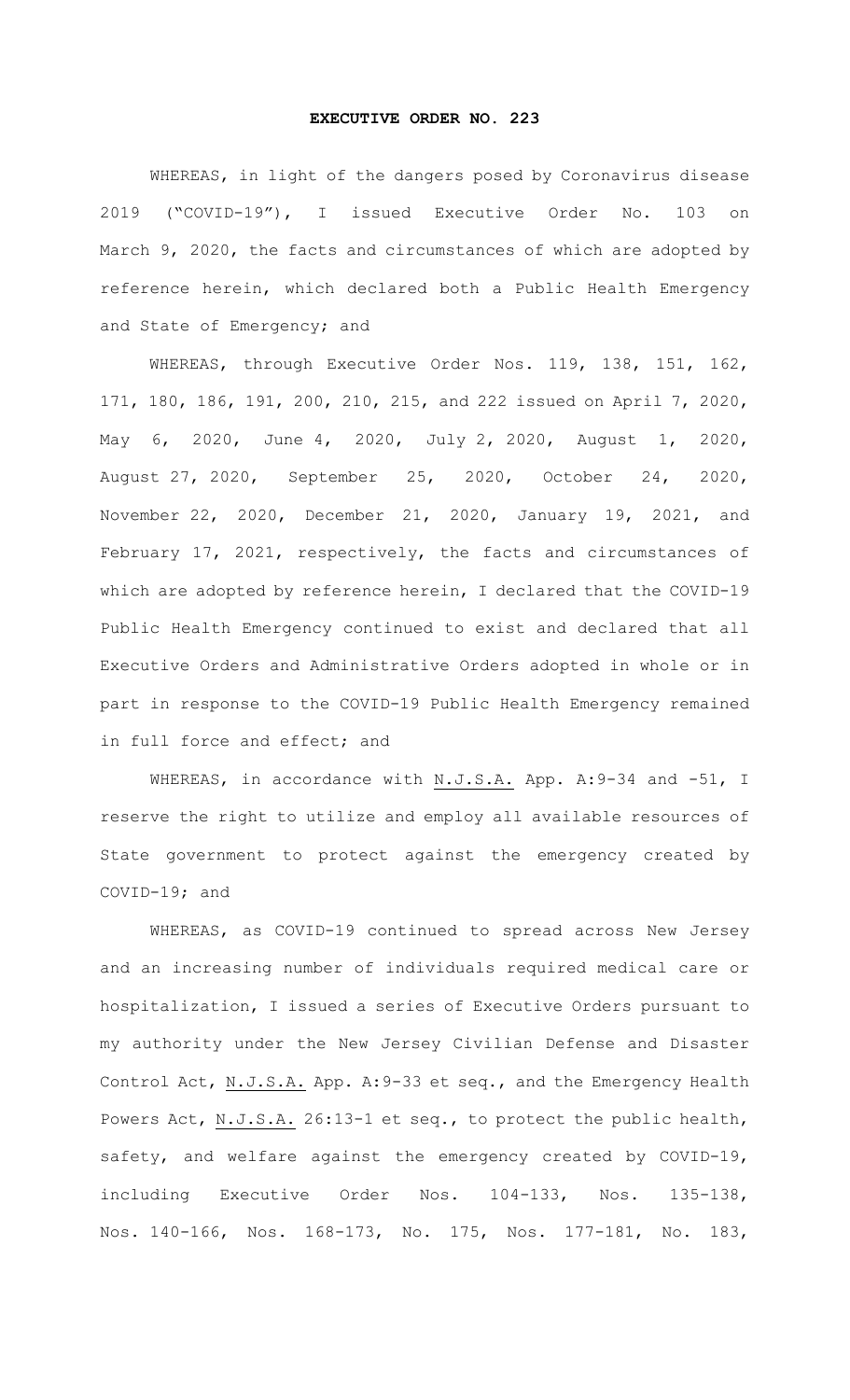Nos. 186-187, Nos. 189-198, No. 200, Nos. 203-204, No. 207, Nos. 210-211, Nos. 214-216, Nos. 219-220, and No. 222 (2020), the facts and circumstances of which are all adopted by reference herein; and

WHEREAS, On August 14, 2020, I issued Executive Order No. 177 which postponed the special school elections scheduled for December 8, 2020 until January 26, 2021, the authorized January 2021 special school election date; and

WHEREAS, on November 2, 2020, I issued Executive Order No. 193, postponing any run-off elections resulting from municipal elections held on the November General Election and required under N.J.S.A. 40:45-19 until December 15, 2020, in order to give county and municipal election officials enough time to send vote-by-mail ballots to all registered voters; and

WHEREAS, on November 25, 2020, I issued Executive Order No. 203 making modifications to Executive Order No. 193 (2020) to ensure enough time to complete preparations for the runoff elections required under N.J.S.A. 40:45-19 and postponing any special school elections scheduled for January 26, 2021 until the authorized March 2021 special school election date; and

WHEREAS, to avoid hardships and health risks to voters, election officials, poll workers, and candidates alike that would have resulted from allowing certain elections to proceed as originally planned prior to the pandemic, on December 21, 2020, I issued Executive Order No. 211, which postponed until April 20, 2021 special school elections and fire district elections scheduled to take place between January 12, 2021 and April 19, 2021, as well as any other election scheduled to occur during that time, including the special election scheduled for

2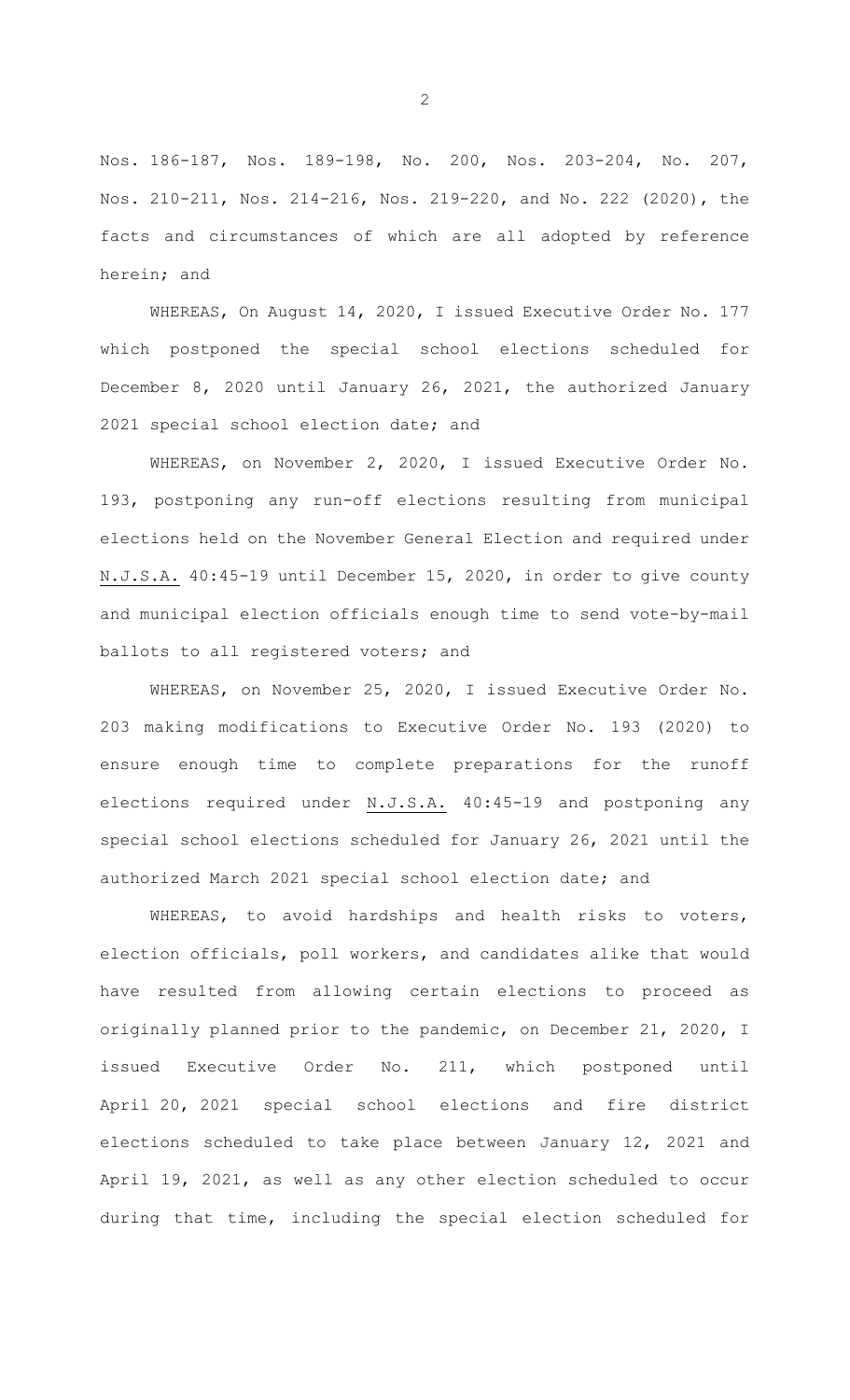January 12, 2021 in Wrightstown and the special election scheduled for January 19, 2021 in the Borough of Highland Park; and

WHEREAS, in order to ensure the proper effectuation of those Orders, it is necessary to clarify certain aspects of and address circumstances arising from those Orders; and

WHEREAS, the Constitution and statutes of the State of New Jersey, particularly the provisions of N.J.S.A. 26:13-1 et seq., N.J.S.A. App. A: 9-33 et seq., N.J.S.A. 38A:3-6.1, and N.J.S.A. 38A:2-4 and all amendments and supplements thereto, confer upon the Governor of the State of New Jersey certain emergency powers, which I have invoked;

NOW, THEREFORE, I, PHILIP D. MURPHY, Governor of the State of New Jersey, by virtue of the authority vested in me by the Constitution and by the Statutes of this State, do hereby ORDER and DIRECT:

1. Elections held on April 20, 2021 shall be conducted as required by law and all applicable Executive Orders, except as otherwise provided in this Order.

2. In any municipality in which a school election and special municipal election will occur simultaneously on April 20, 2021, the rules and provisions applicable to the municipal election governing hours and polling places shall control and apply to the school election.

3. In any county in which a school election and fire district election will occur simultaneously on April 20, 2021 for a school district and fire district with overlapping boundaries:

> a. where the school district encompasses only one fire district, the county clerk shall prepare one ballot including all candidates and questions for both the school election and the fire district election;

3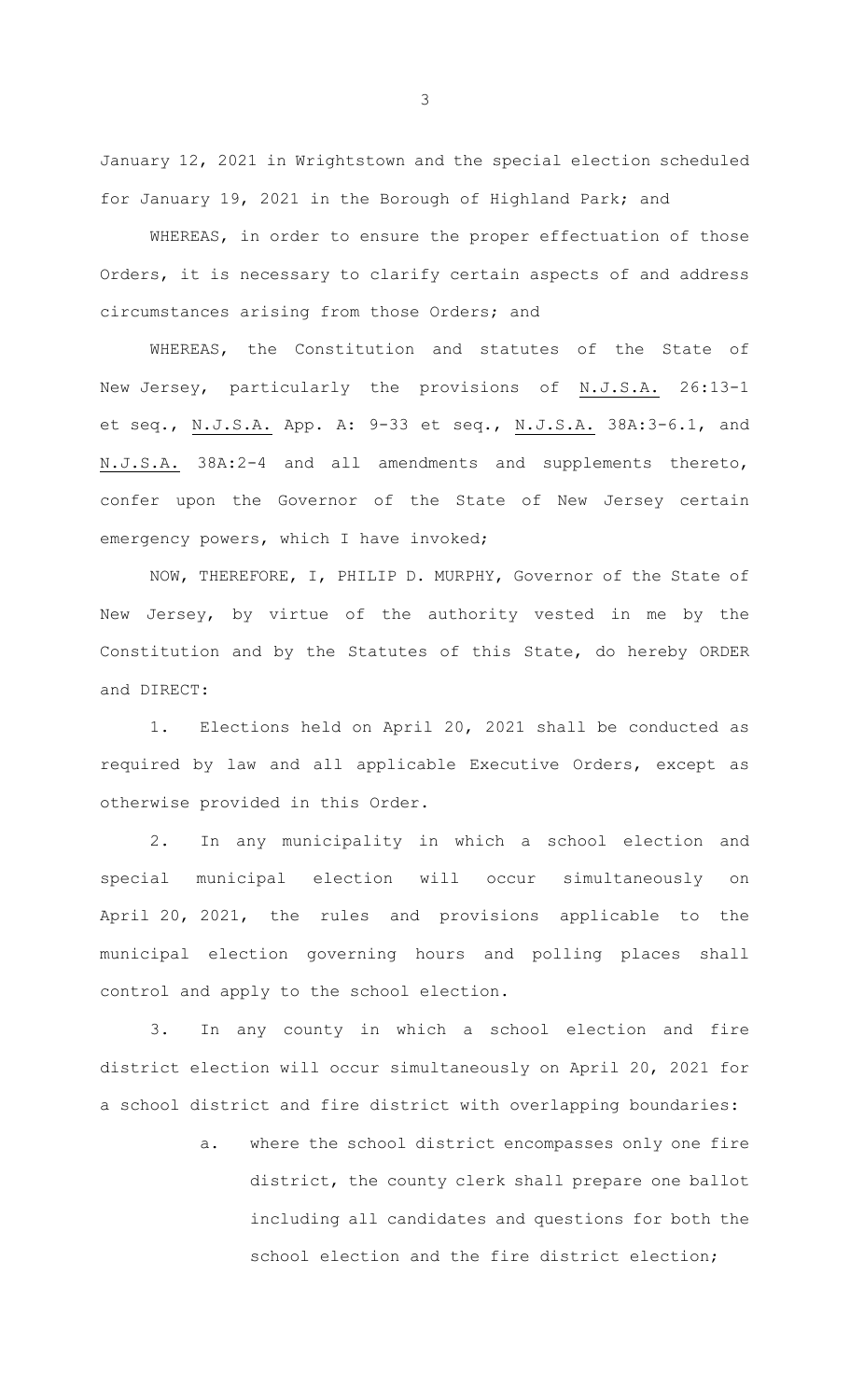- b. where the school district encompasses more than one fire district, the board of elections shall designate the polling places pursuant to the fire district boundary lines, and the county clerk shall prepare the ballots based upon the fire district boundary lines, which ballots shall reflect the candidates and questions for the school election and the fire district election with respect to each fire district;
- c. the conduct of the fire district election on April 20, 2021 shall be in accordance with all applicable provisions of chapter 14 of Title 40A of the New Jersey Statutes, except that where such provisions conflict with the provisions of law governing the conduct of school elections, the provisions governing the conduct of school elections shall control; and
- d. the polling places for such elections shall be open between the hours of 1:00 p.m. and 8:00 p.m., except that the polling places may be opened as early as 6:00 a.m. on the day of those elections, as determined by the board of education.

4. Any provision of law or Executive Order that is inconsistent with this Order is hereby suspended.

5. No municipality, county, or any other agency or political subdivision of this State shall enact or enforce any order, rule, regulation, ordinance, or resolution that will or might in any way conflict with any of the provisions of this Order, or that will or might in any way interfere with or impede its achievement.